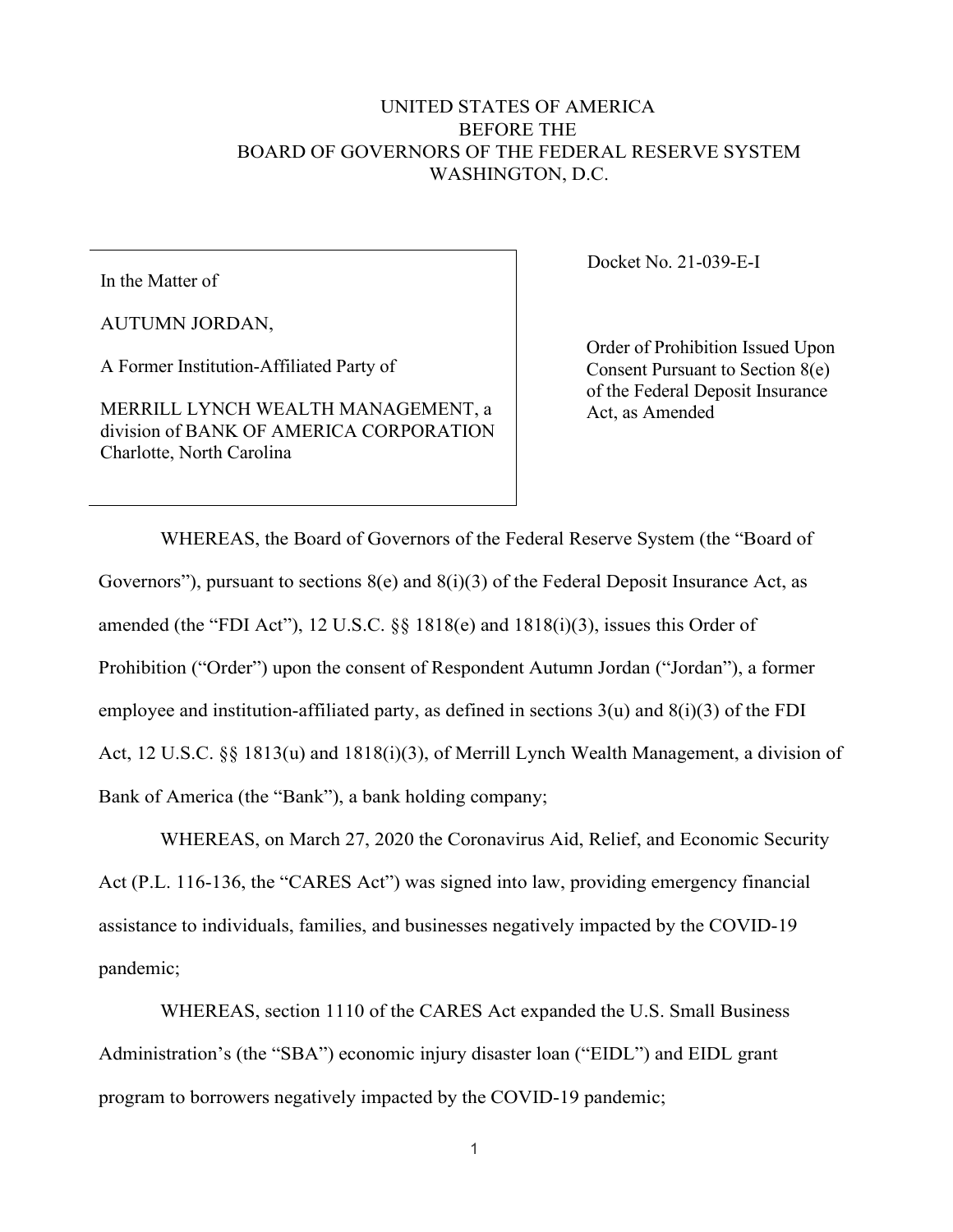WHEREAS, in order to obtain an EIDL or grant, borrowers were required to submit an application to the SBA and sign a loan authorization agreement under penalty of perjury certifying compliance with all EIDL requirements, providing information, such as average monthly payroll expenses and number of employees, and agreeing that loan proceeds would be used for specifically authorized purposes;

WHEREAS, during July 2020, Jordan, while employed as a Client Service Representative at a Bank branch in Jacksonville, Florida, applied for an EIDL and obtained an advance of \$9,000 from the SBA based on materially false and fraudulent representations and used these funds for personal and other unauthorized expenses in violation of the terms of the EIDL and applicable laws and regulations;

WHEREAS, Jordan's conduct was contrary to the Bank's internal policies and constituted violations of law or regulation, unsafe or unsound banking practices, or breaches of fiduciary duty;

WHEREAS, Jordan had a financial gain of \$9,000, representing the EIDL advance proceeds, resulting from her misconduct; and

WHEREAS, by affixing her signature hereunder, Jordan has consented to the issuance of this Order by the Board of Governors and has agreed to comply with each and every provision of this Order, and has waived any and all rights she might have pursuant to 12 U.S.C. § 1818, 12 C.F.R. Part 263, or otherwise: (a) to the issuance of a notice of intent to prohibit on any other matter implied or set forth in this Order; (b) to a hearing for the purpose of taking evidence with respect to any matter implied or set forth in this Order; (c) to obtain judicial review of this Order or any provision hereof; and (d) to challenge or contest in any manner the basis, issuance, terms, validity, effectiveness, or enforceability of this Order or any provision hereof.

NOW, THEREFORE, before the filing of any notices, or the taking of any testimony or

2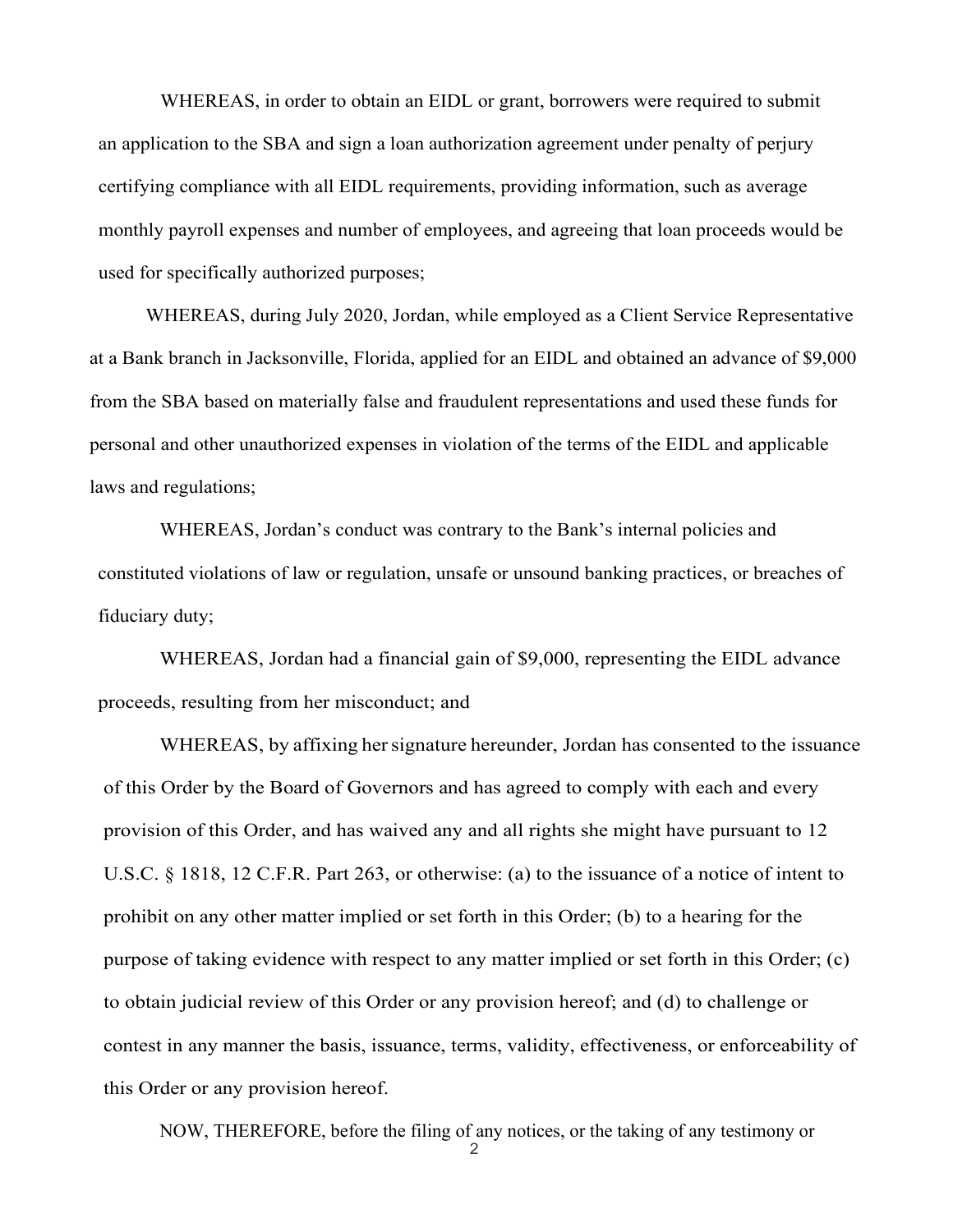adjudication of or finding on any issue of fact or law herein, and without Jordan admitting or denying any allegation made or implied by the Board of Governors in connection herewith, and solely for the purpose of settlement of this matter without a formal proceeding being filed and without the necessity for protracted litigation or extended hearings,

## IT IS HEREBY ORDERED that:

1. Jordan, without the prior written approval of the Board of Governors and, where necessary pursuant to section  $8(e)(7)(B)$  of the FDI Act, 12 U.S.C. § 1818(e)(7)(B), another Federal financial institutions regulatory agency, is hereby and henceforth prohibited from:

- a. participating in any manner in the conduct of the affairs of any institution or agency specified in section  $8(e)(7)(A)$  of the FDI Act, 12 U.S.C. §  $1818(e)(7)(A)$ , including, but not limited to, any insured depository institution or any holding company of an insured depository institution, or any subsidiary of such holding company, or any foreign bank or company to which subsection (a) of 12 U.S.C. § 3106 applies and any subsidiary of such foreign bank or company;
- b. soliciting, procuring, transferring, attempting to transfer, voting or attempting to vote any proxy, consent, or authorization with respect to any voting rights in any institution described in section  $8(e)(7)(A)$  of the FDI Act, 12 U.S.C. § 1818(e)(7)(A);
- c. violating any voting agreement previously approved by any Federal banking agency; or
- d. voting for a director, or serving or acting as an institution-affiliated party, as defined in sections  $3(u)$  and  $8(b)(3)$  of the FDI Act, 12 U.S.C.  $\S$ §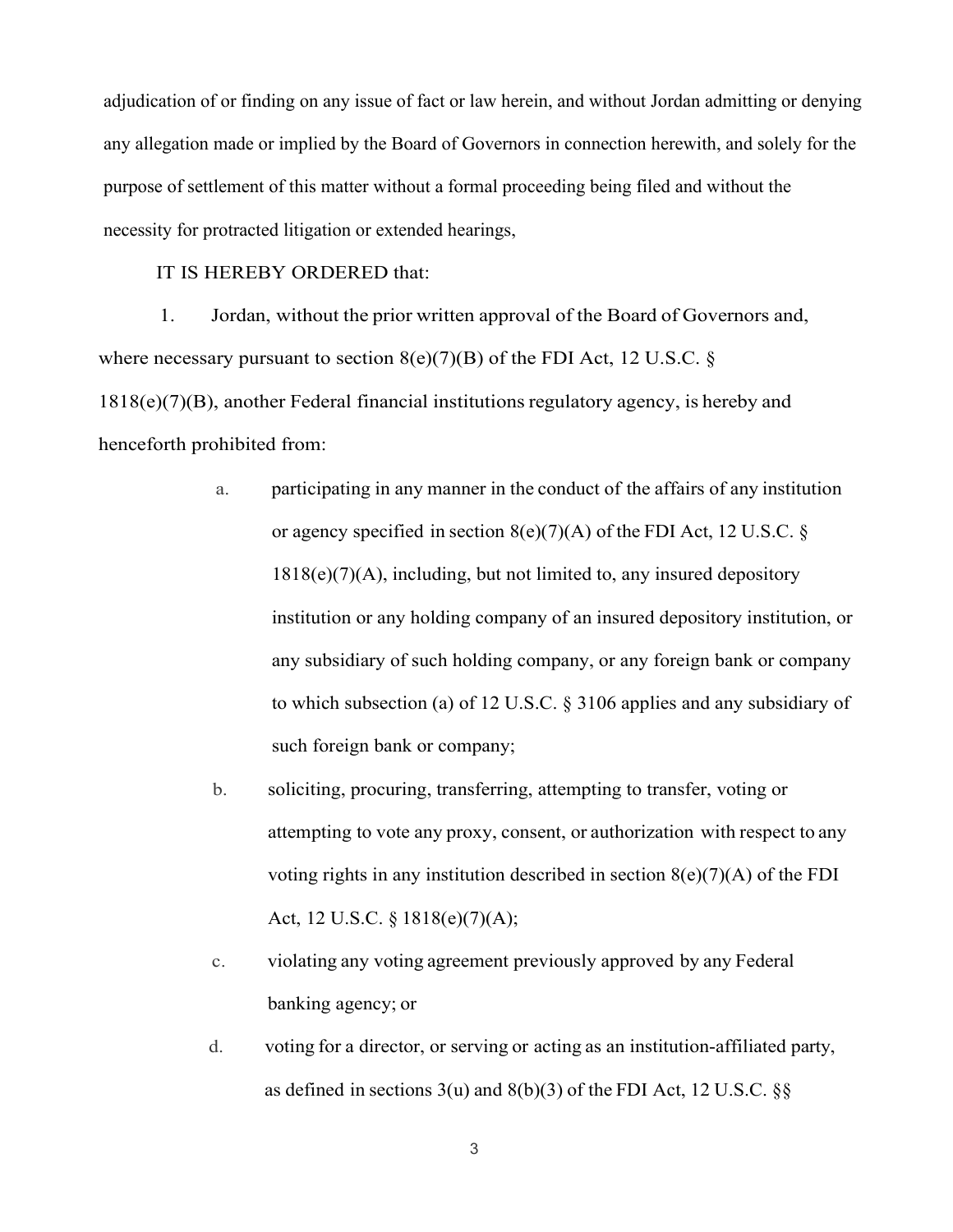1813(u) and 1818(b)(3), such as an officer, director or employee, in any institution described in section  $8(e)(7)(A)$  of the FDI Act, 12 U.S.C. §

 $1818(e)(7)(A)$ .

- 2. All communications regarding this Order shall be addressed to:
	- (a) Richard Ashton, Esq. Deputy General Counsel David Williams, Esq. Associate General Counsel Board of Governors of the Federal Reserve System 20th & C Streets, N.W. Washington, DC 20551
	- (b) Autumn Jordan

3. Any violation of this Ordershall separately subject Jordan to appropriate civil or criminal penalties, or both, under sections 8(i) and (j) of the FDI Act, 12 U.S.C §§ 1818(i) and  $(i)$ .

4. The provisions of this Order shall not bar, estop, or otherwise prevent the Board of Governors, or any other Federal or state agency or department, from taking any other action affecting Jordan; provided, however, that the Board of Governors shall not take any further action against Jordan on any matters concerning or arising from the matters addressed by this Order based upon facts presently known by the Board of Governors. This release and discharge shall not preclude or affect (i) any right of the Board of Governors to determine and ensure compliance with this Order, or (ii) any proceedings brought by the Board of Governors to enforce the terms of this Order.

5. Each provision of this Order shall remain fullyeffective and enforceable until expressly stayed, modified, terminated, or suspended in writing by the Board of Governors.

4